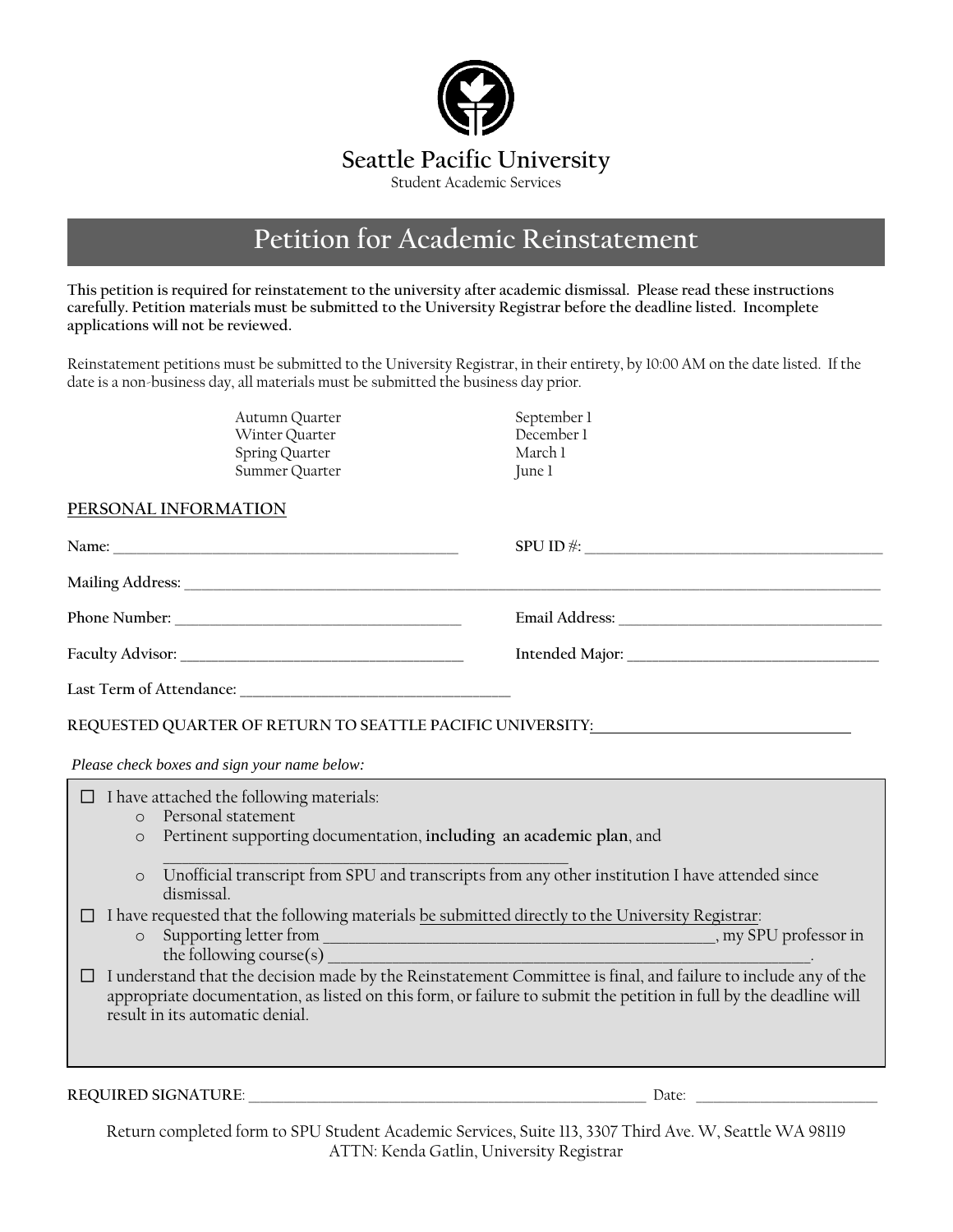# **Guidelines for Reinstatement Petition**

#### **It is strongly recommended that you meet with your academic counselor to discuss the steps for applying for reinstatement.**

#### **A Petition for Reinstatement must include the following:**

- 1. Your personal statement and academic plan for the quarter returning
- 2. A letter of recommendation from an SPU professor who has had you in a course (during your most recent two terms of study at SPU)
- 3. Your unofficial SPU transcript. If you attended any other college or university since dismissal, you must submit official copies of those transcripts to your academic counselor (unofficial copies may be attached to this petition)

# **Personal Statement & Academic Plan (required)**

- Include a type-written statement explaining the circumstances that led to your academic dismissal and your current plan for improved academic success. You should include information on major field changes, outside work, academic advising, and any relevant information that would aid the Committee in considering your petition. Any documentation to support your statement(s) needs to be included.
- Include your one quarter academic plan, outlining the courses you propose to take the quarter of reinstatement and any specific resources you will utilize to ensure your improvement if reinstated. These resources could include: working with your faculty advisor, meetings with the Center for Learning, scheduled appointments with a mental health professional, etc. This explanation is very important and should be as complete as possible. Please make sure you sign and date the personal statement.
- Attach the appropriate supporting documentation (if applicable). Please keep copies of your documentation for your records.
	- **Death in the family.** Provide a copy of the obituary, funeral announcement or death certificate.
	- **Disabling illness or injury to the student.** Have your licensed health care professional submit a statement documenting your condition.
	- **Disabling illness or injury to an immediate family member that required the student's care.** Have your family member's licensed health care professional submit a statement documenting their condition.
	- **Emotional or mental health issue (for the student) that required professional care.** Have your mental health counselor submit a statement documenting your condition and their professional opinion as to your ability to return to school and succeed.
	- **Other unusual circumstances beyond your control.** Provide any documentation needed to support your claim, if possible. Examples: if a fire or natural disaster occurred at your home, a statement from your insurance agent. If involving a legal matter a statement from your attorney or the police report. If your problem is related to work or childcare, a supporting letter from your employer or childcare provider should be provided.

# **Letter of Recommendation**

**The committee will not read a petition without the required letter of recommendation.** The faculty letter of recommendation must be from an SPU instructor, and the instructor must be the instructor of record for a course that you've taken within your most recent two terms of study at SPU. The letter of recommendation must address your academic ability, and the letter may be submitted on the form or on letterhead. The required letter of recommendation must be sent directly to the University Registrar. If your absence from SPU spans several years and you are no longer in contact with an SPU professor please confer with your academic counselor on the best course of action.